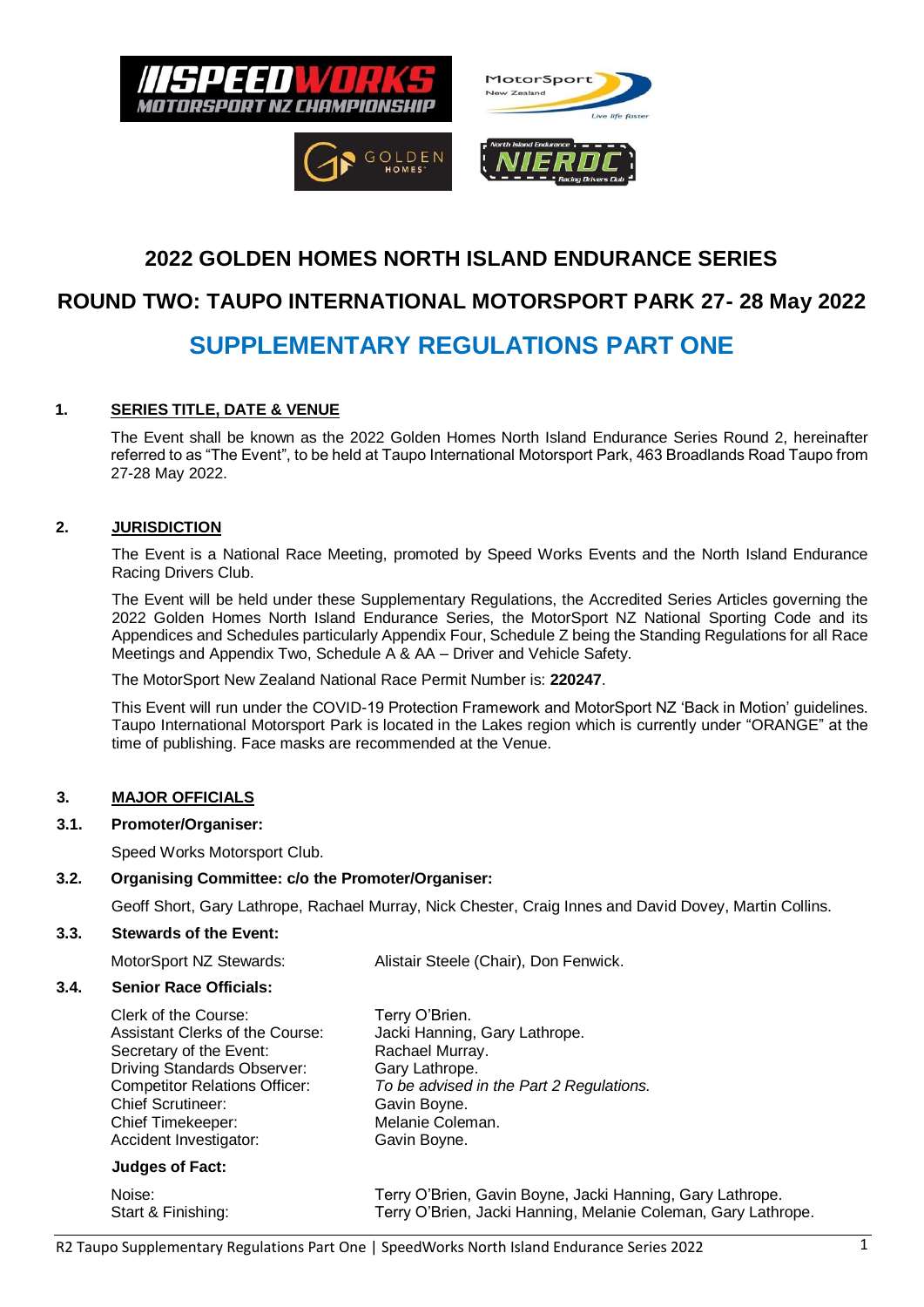| Pit Lane Speed:       | Terry O'Brien, Timothy Wigram, Jacki Hanning, Gary Lathrope. |
|-----------------------|--------------------------------------------------------------|
| Pit Lane Regulations: | Terry O'Brien, Timothy Wigram, Jacki Hanning, Gary Lathrope, |
|                       | Rachael Murray, Greg Ward, Lyndsay Reid, Richard Ward, Harry |
|                       | Porritt, Alex Stefanovski, Graeme Galyer.                    |
| Pit Lane Blend Lines: | Terry O'Brien, Jacki Hanning, Gary Lathrope.                 |
| Alcohol Testing:      | Clerk of the Course.                                         |

## **4. CIRCUIT DETAILS**

| Length:<br>Circuit Density:       | 3.32 Kilometers.                                                             |
|-----------------------------------|------------------------------------------------------------------------------|
| Secretariat:                      | Saloons 50 Vehicles.<br>Located under the Race Control Building.             |
| Notice Board:<br>Stewards Office: | On the window of the Secretariat.<br>Level One of the Race Control Building. |

The Organiser confirms the Circuit to be used for this Event holds a current MSNZ Circuit Licence.

#### **5. ENTRY CLOSING DATES, ENTRY FEES & ACCEPTANCE OF ENTRY**

## **5.1. Entry Closing Dates : Round 2 Taupo**

Normal Entries for this Event will close 5pm Friday 20<sup>th</sup> May 2022 however late entries will be accepted up to 5pm on Thursday 26th May 2022.

Entries accepted in payment date order subject to acceptance by NIERDC Inc. Please note all payments are **non-refundable**.

All entries must be received via the Speed Works online system, link to this is as follows:

**[One Hour](https://docs.google.com/forms/d/e/1FAIpQLSezSuez6uL4-XgPWKxU9xKLB_peeKNsuTEgyR-GgKFmCyWvGA/viewform) [Two Hour](https://docs.google.com/forms/d/e/1FAIpQLScgcrrlCMCPjjKA61GhcdO0usmL3PEb3KbLdJBknPbDhVghUg/viewform) [Three Hour](https://docs.google.com/forms/d/e/1FAIpQLSfSHAFFnLsjzMYkVFGFOheLJHKi2H-ehsYBjv8l5L2x5pwdPw/viewform)**

#### **5.2 Entry Fee**

The entry fee for this Round is inclusive of MSNZ Levies and GST as follows:

#### **Round 2 Taupo MotorSport Park**

**One Hour Race Competitors:**

Round One Normal Closing Date - \$690, or \$759 (late entry fee)

#### **Two Hour Race Competitors:**

Round One Normal Closing Date - \$990, or \$1089 (late entry fee)

#### **Three Hour Race Competitors:**

Round One Normal Closing Date - \$1,290 or \$1,410 (late entry fee)

*Note: at this Round there may be the opportunity to hire a garage or marquee space, however three-hour competitors will take priority to Pit Lane Garages. Competitors who enter late for the three-hour may be pitted in a marquee or elsewhere should all Pit Lane Garages already be allocated. Garage space needs to be selected and paid for via the Speed Works online entry system.*

#### **5.3. Acceptance of Entry**

Formal acceptance of entry will be via email to the email address completed when entering the Event. Event entry tickets will be issued at documentation, unless otherwise advised.

#### **6. COMPETITOR REQUIREMENTS & UNDERSTANDING**

#### **6.1. Licence Requirements**

The driver must hold as a minimum a C1 Grade Motorsport NZ Licence. If the Entrant is other than a driver, an Entrants Licence in the name of the Entrant is required.

#### **6.2. New Drivers & Drivers who have not competed at any of the three race circuits**

Any driver(s) who have not previously competed at any of the three circuits or any driver(s) that have competed in less than three race meetings at any circuit must indicate the fact on the entry form and attend the New Competitors Briefing session. The time and place for this briefing will be advised in the Part 2 Supplementary Regulations.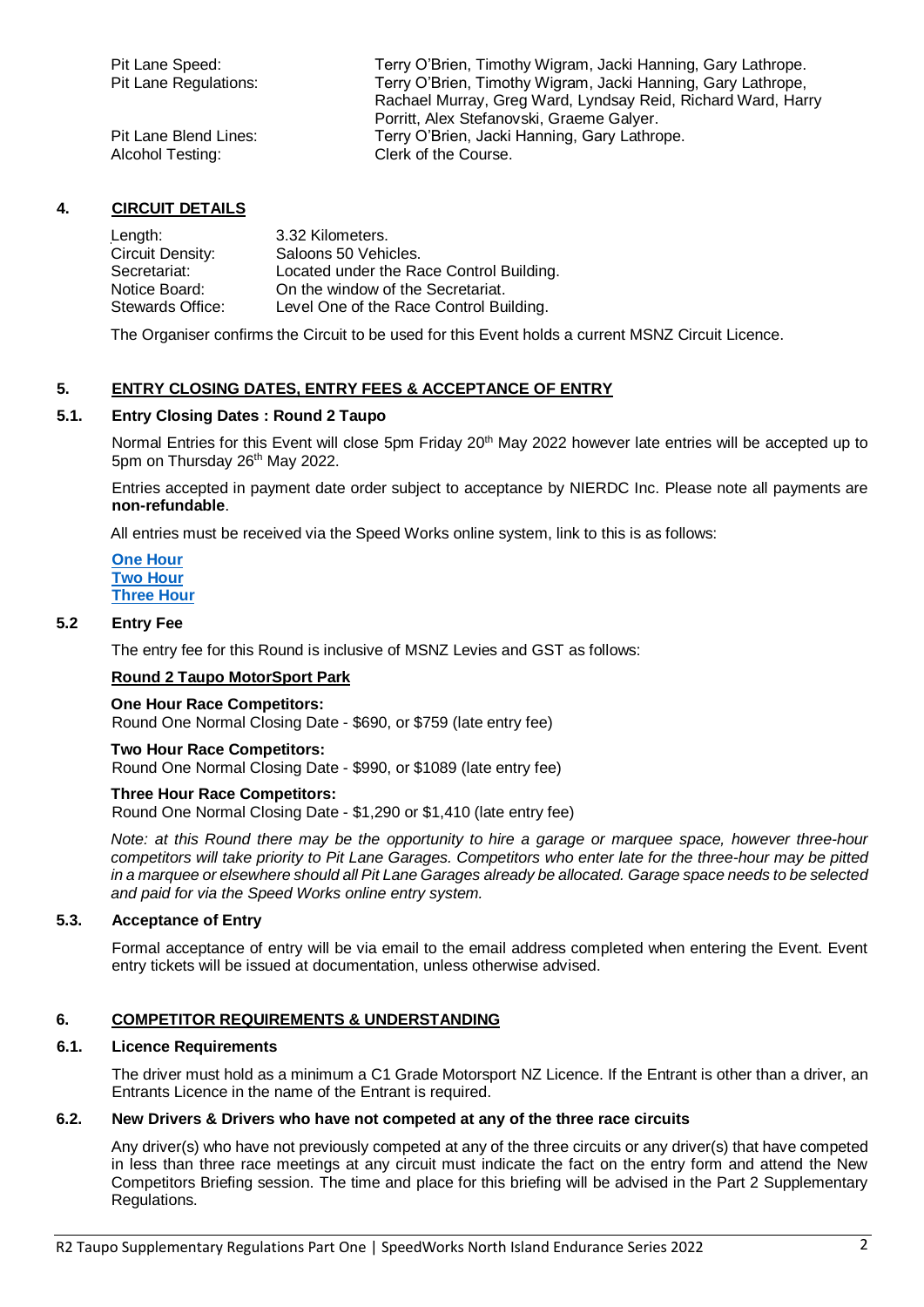#### **6.3. Drivers Briefing**

A Compulsory Drivers briefing will be held for this Event, details of the briefing for this Round will be advised in the Part 2 Supplementary Regulations

#### **6.4. Competitor understanding**

In signing the sign on sheet at the Secretariat, competitors (Entrant and Drivers) are deemed to fully understand the MotorSport NZ National Sporting Code and its relevant Appendices and Schedules including MSNZ Accredited Series Articles.

In particular:

- The National Sporting Code Articles pertaining to protests and competitors' obligations, and
- Schedule Z articles detailing Flag signals and Code of Conduct.

#### **6.5. Event Schedule**

The Event Schedule is attached below.

#### **6.6. MotorSport New Zealand - Public Liability Insurance Cover**

All MSNZ Events are covered by insurance cover. The insurance excess amount is \$3,500.00.

Should circuit property be damaged, competitor(s) will be liable to reimburse the Speed Works Motorsport Club for the damage incurred, less the monies recovered from the insurance company.

A copy of the insurance certificate is available for viewing on the MSNZ website.

#### **7. DOCUMENTATION & SCRUTINEERING AUDIT INSPECTION**

**7.1.** Documentation will be processed prior to the event, all competitors must have completed the online entry from and supplied all licence, club membership and transponder number details as requested **by 5pm Wednesday 25th May.**

Each vehicle will be issued with a passed sticker which must be attached to the Competition Vehicle prior to entering the Circuit.

**7.2.** Competitors must still bring their Competition Licence, Competition Vehicle Logbook and a current MSNZ affiliated Club Membership Card with them to the Event.

#### **7.3. Scrutineering Safety Audit Inspections**

For Competition Vehicles that are subject to a Safety Audit Inspection, this will generally take place in your garage or Pit Area on Friday 27<sup>th</sup> May between 11:30 and 14:30.

#### **8. POSTPONEMENT CANCELLATION ABANDONMENT & ORGANISERS RIGHTS**

The organisers reserve the right to cancel or abandon the meetings or part thereof should less than the minimum number of entries as prescribed in the regulations/articles are not achieved. The minimum number of entries required for the meeting to proceed is 50 across the 1, 2 and 3 Hour Race Grids.

#### **9. CIRCUIT LIGHTS**

Circuit Lights will be used in conjunction with Flag Points at this Event.

## **10. CIRCUIT REGULATIONS**

Circuit regulations as detailed in Schedule Z of the MSNZ Manual. Any Competitor exceeding the circuit limits, as defined by the solid line at the circuit edges, may be given a penalty.

#### **11. SAFE WORKING CONDITIONS**

- **11.1.** This Event will be conducted in accordance with the Promoters Occupational Health and Safety Policy, which is available to be viewed at the Event Secretariat.
- **11.2.** Competitors are reminded that they are responsible for the working conditions of their associated personnel at all times and must ensure that all applicable safe working conditions are met.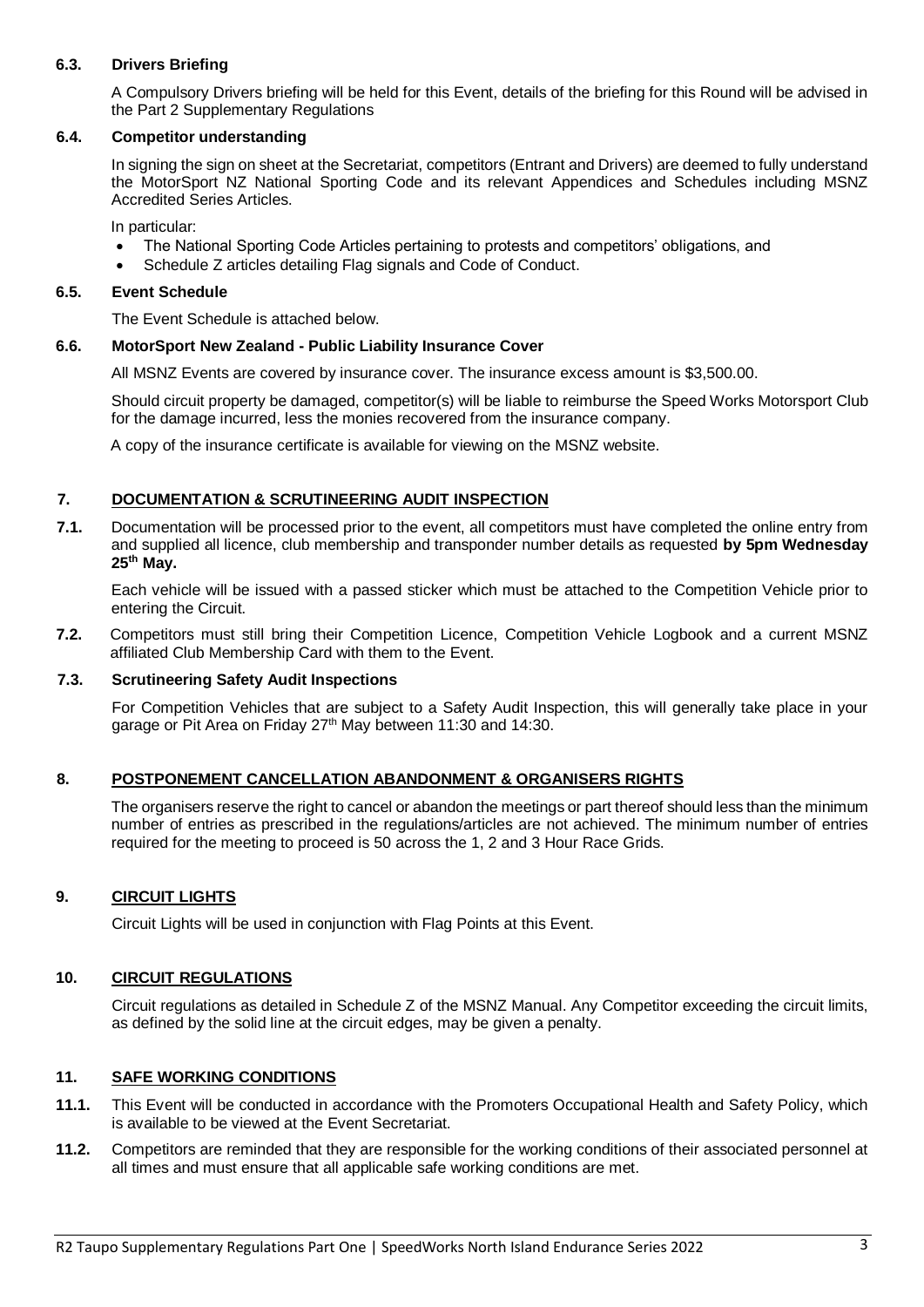## **12. UAV**

The use of Unmanned Aerial Vehicles (UAV - drones and similar) is not permitted at this motorsport Event unless specifically approved by the Event Organisers and must meet the MotorSport NZ Drone Policy.

## **13. ALCOHOL, DRUGS AND OTHER SUBSTANCES**

Any holder of a MSNZ 'Competition' or 'Officials' Licence (or equivalent Licence issued by another ASN) may be tested for the presence of drugs or alcohol (or other banned substances) by a MSNZ Official, in accordance with Schedule D of the MSNZ Sporting Code, and subject to a penalty(ies) for a breach in accordance with MSNZ Regulations.

Consumption of alcohol in the paddock, pits or any section of the competition venue/course under the control of the Officials is forbidden until all competition is concluded each day.

#### **14. TRANSPONDERS**

All vehicles are to be fitted with a MyLaps timing transponder. For those who do not own their own transponder, these are available for hire and must be collected from the Secretariat. Vehicles without an operational timing transponder installed and fitted correctly will not have time recorded until the transponder is installed and fitted correctly.

The Organisers must be advised at the time of entry if a transponder is required and the fee of \$70.00 is to be paid at documentation (this is not included in your entry fee).

#### **15. FUEL HANDLING & STORAGE**

Competitors are reminded about the MotorSport New Zealand Code of Practice for Motorsport Fuel - Storage and Handling. It is the Competitors responsibility to meet all requirements whilst at the circuit, in particular but not limited to, compliance with fuel quantities and fire extinguishers. The Clerk of the Course and/or his nominated delegate may carry out random inspections. Details are available on the MotorSport New Zealand website: https://www.motorsport.org.nz/technical/fuel/.

#### **16. GENERAL INFORMATION**

- 16.1. **Pack In:** for all Categories will be on Thursday 26<sup>th</sup> May between 15:00 and 18:00 and Friday 27<sup>th</sup> May from 07:30.
- 16.2. **Track Walk:** A Track walk has been arranged for Thursday 26th May between 15:00 and 16:00 all persons taking part in the track walk must wear a hi viz vest.
- 16.3. Race Radio will be used for Major Announcements including Race Penalties and is highly recommended for all. The Frequency for Race Radio is **455.168750MHz**.
- 16.4. Competitors are reminded to remove all their used tyres when leaving the Circuit at the conclusion of racing. Any tyres left at the Circuit will have a \$100 disposal fee charged back to the Competitor.
- 16.5. Drop sheets must be used when Service work is being carried out on Competition Vehicles cleaning costs for any oil spillages left in the Pit Area may be on charged by the Venue to the Competitor.
- 16.6. For Competition Vehicles pitted on asphalt, plywood must be used when jacking vehicles, this will be available from the venue.
- 16.7. **Medical Services** will be present at the Venue they are located at the Pit Exit end of the Pit Lane and will be operating during the Event Schedule Hours.

## Rachael Murray **Secretary of the Event: Round 2 of the 2022 Golden Homes North Island Endurance Series**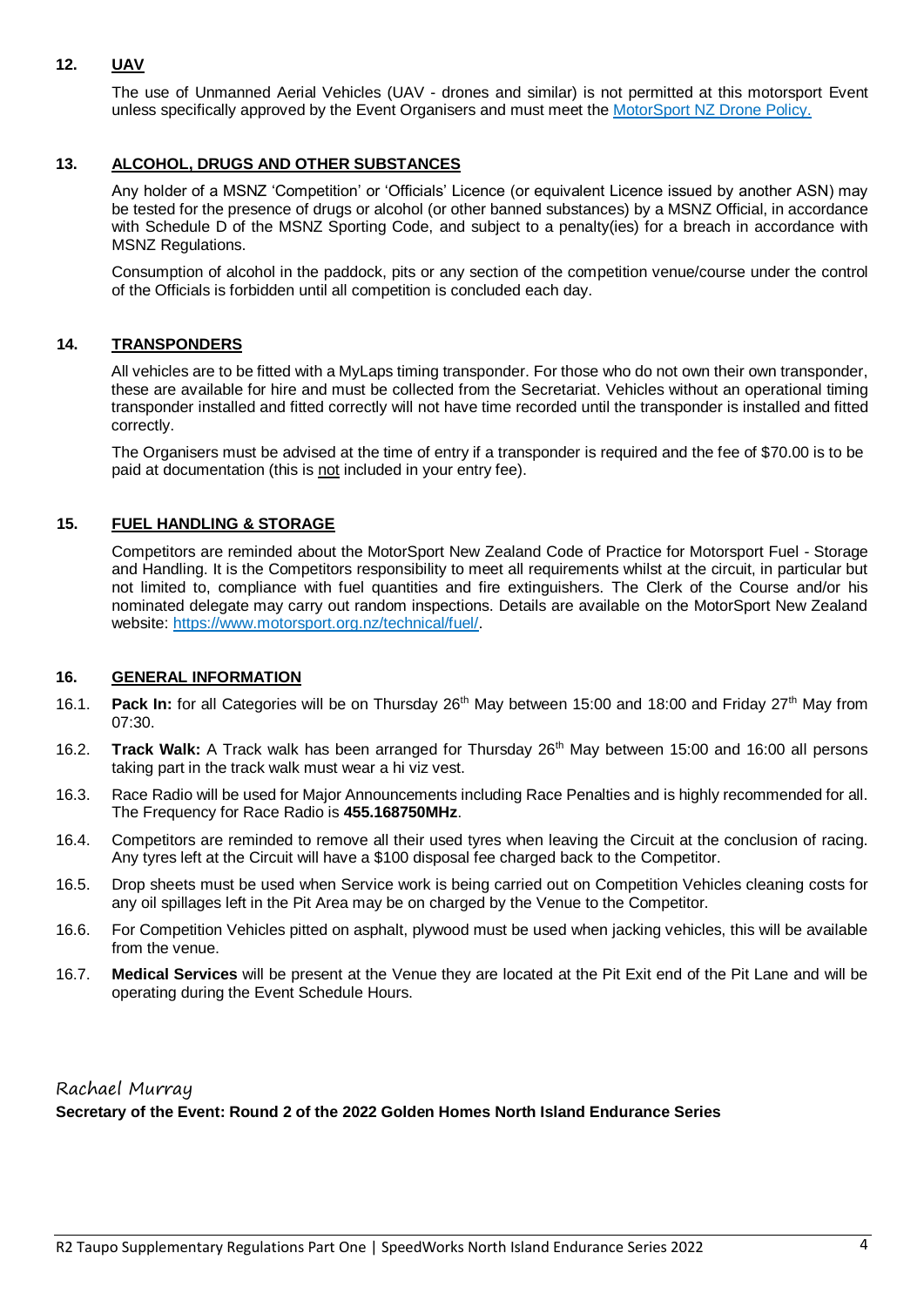## **EVENT SCHEDULE**



| Round 2 - 2022 Golden Homes North Island Endurance Series Taupo International Motorsport Park |              |               |                        |                    |                |
|-----------------------------------------------------------------------------------------------|--------------|---------------|------------------------|--------------------|----------------|
| Thursday 26 May 2022                                                                          |              |               |                        |                    |                |
|                                                                                               | <b>Start</b> | <b>Finish</b> | Category               | Duration<br>(h:mm) | <b>Session</b> |
|                                                                                               | 14:00        |               | 17:00   All Categories | 3:00 <sub>1</sub>  | Pack In        |
|                                                                                               | 15:00        | 16:00         | Track Walk             |                    |                |



*NB times indicated are indicative and may vary on the day. Should the days program run ahead or behind time, the session times will be announced over Race Radio (where applicable) or the Pit PA system*

|                | Round 2 - 2022 Golden Homes North Island Endurance Series Taupo International Motorsport Park |               |                       |                           |                       |
|----------------|-----------------------------------------------------------------------------------------------|---------------|-----------------------|---------------------------|-----------------------|
|                |                                                                                               |               | Friday 27 May 2022    |                           |                       |
|                | <b>Start</b>                                                                                  | <b>Finish</b> | Category              | <b>Duration</b><br>(h:mm) | <b>Session</b>        |
|                | 7:30                                                                                          |               |                       |                           | Gates Open            |
| P <sub>1</sub> | 9:00                                                                                          | 9:30          | 2-Hour                | 0:30                      | Practice One          |
|                |                                                                                               |               |                       | 0:05                      |                       |
| P <sub>2</sub> | 9:35                                                                                          | 10:05         | 1-Hour                | 0:30                      | <b>Practice One</b>   |
|                |                                                                                               |               |                       | 0:05                      |                       |
| P <sub>3</sub> | 10:10                                                                                         | 10:40         | 3-Hour                | 0:30                      | Practice One          |
|                |                                                                                               |               |                       | 0:05                      |                       |
| P <sub>4</sub> | 10:45                                                                                         | 11:15         | 2-Hour                | 0:30                      | Practice Two          |
|                |                                                                                               |               |                       | 0:05                      |                       |
| P <sub>5</sub> | 11:20                                                                                         | 11:50         | 1-Hour                | 0:30                      | Practice Two          |
|                |                                                                                               |               |                       | 0:05                      |                       |
| P <sub>6</sub> | 11:55                                                                                         | 12:25         | 3-Hour                | 0:30                      | Practice Two          |
|                |                                                                                               |               |                       | 0:00                      |                       |
|                | 12:25                                                                                         | 13:05         | <b>LUNCH BREAK</b>    | 0:40                      |                       |
|                |                                                                                               |               |                       | 0:00                      |                       |
| P7             | 13:05                                                                                         | 13:35         | 2-Hour                | 0:30                      | <b>Practice Three</b> |
|                |                                                                                               |               |                       | 0:05                      |                       |
| P <sub>8</sub> | 13:40                                                                                         | 14:10         | 1-Hour                | 0:30                      | <b>Practice Three</b> |
|                |                                                                                               |               |                       | 0:05                      |                       |
| P <sub>9</sub> | 14:15                                                                                         | 14:45         | 3-Hour                | 0:30                      | <b>Practice Three</b> |
|                |                                                                                               |               |                       | 0:15                      |                       |
| Q <sub>1</sub> | 15:00                                                                                         | 15:30         | 2-Hour                | 0:30                      | Qualifying            |
|                |                                                                                               |               |                       | 0:05                      |                       |
| Q2             | 15:35                                                                                         | 16:05         | 1-Hour                | 0:30                      | Qualifying            |
|                |                                                                                               |               |                       | 0:05                      |                       |
| Q <sub>3</sub> | 16:10                                                                                         | 16:40         | 3-Hour                | 0:30                      | Qualifying            |
|                |                                                                                               |               |                       | 0:05                      |                       |
|                | 16:45                                                                                         | 16:45         | <b>Circuit Closed</b> |                           |                       |